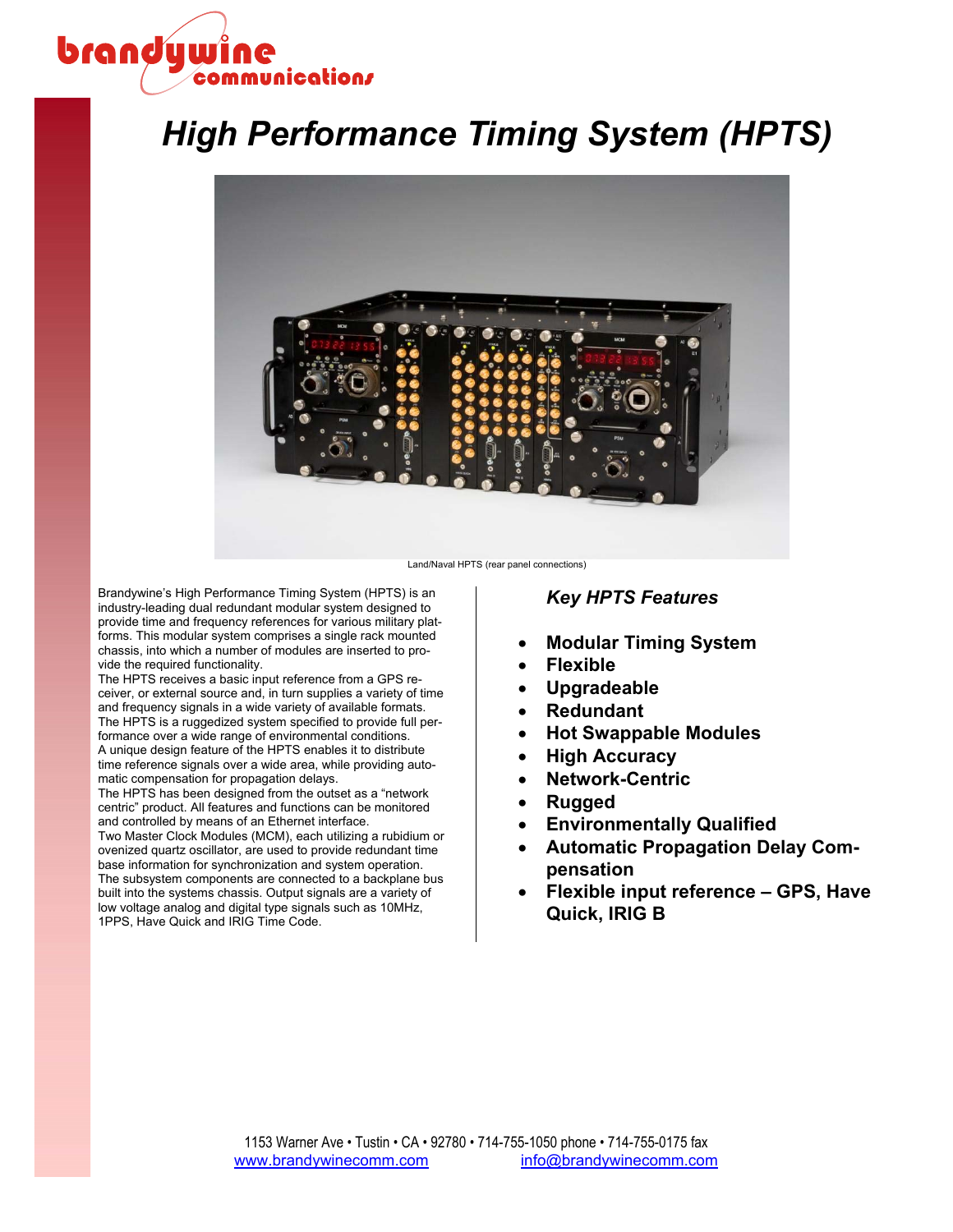# brandywine nmunication*r*

#### **Flight Qualified HPTS (front panel connections)**

# **HPTS Architecture**

**Master Clock Module Power Supply Master Clock Module Power Supply Ethernet Ethernet Output Signal Module Bus Extender Module Output Signal Module Output Signal Module Remote Output Signal Module**

The HPTS provides an integrated redundant timing system, based on a dedicated high speed backplane that allows time and frequency signals to be distributed and switched between redundant sources.

The HPTS is powered by two independent Power Supply Modules (PSM), each of which can power the entire system. The timing references are generated by independent Master Clock Modules (MCM). Each MCM generates a bi-directional, synchronous data bus signal that is fed to each slot on a passive backplane. The data bus signal contains time of day and control information that can used to generate any required time or frequency output. Output signals are generated by means of output signal modules (OSM) Each OSM monitors both data buses, and will select one MCM based on both availability and/or embedded signaling messages, so that all OSM's use the same MCM as a source. Each MCM monitors the data bus signal from the alternate, and if the off-line module detects that the on-line MCM has failed, it will force all OSM's to switch. Use of a single serial data bus between the MCM's and the OSM's allows an OSM to be remotely located and connected by means of a duplex fiber optic cable. A unique feature of the HPTS is that the MCM can measure the round trip timing delay of the timing reference supplied to each OSM. This propagation delay information is included in the data message to the OSM, so that the timing can be advanced to automatically compensate for delays. This allows the HPTS to provide a high accuracy distributed master sys-

tem. The system is managed by means of dual 100BaseT Ethernet interfaces. All operating parameters may be set by means of this interface, which uses industry-standard Simple Network Management Protocol (SNMP). The status of both MCM modules and all PSM's and OSM's are monitored by either MCM network interface, or by simplifying device management. Network segregation can also be achieved in each MCM by assigning up to three network addresses to each MCM.

# **HPTS Benefits**

- x *Automatic propagation delay compensation provides high accuracy time and frequency at the point of use in a distributed environment*
- Redundant Time and Frequency Sources provide high avail*ability*
- x *Automatic Switchover in the event of failure*
- x *"Hitless Switching" of outputs when references switch*
- Hot Swappable Modules reduce MTTR and increase avail*ability*
- x *Network centric design allows remote management in a "lights out"' operating environment*
- Flexible architecture provides capability growth as new re*quirements are defined*
- Low cost of ownership due to commonality of modules
- x *High environmental capability, including low noise reference frequencies under vibration.*
- x *Light-weight, front connector packaging available for aircraft applications with full environmental performance*
- x *High capacity output signal modules provide efficient use of rack space*

# **HPTS Applications**

*The HPTS has been developed to have the flexibility to suit many applications, including:* 

- Satellite ground station time and frequency reference
- Airborne master clock system to provide time and frequency *references to all mission electronics*
- **•** Shipboard master clock system to provide distributed time *and frequency across the entire platform*
- Test range primary time, frequency and countdown distribu*tion*
- Military and government secure communications using ei*ther C/A code or SA-ASM P(Y) code GPS receivers*
- x *Telecommunications network synchronization*
- x *Standards and calibration laboratories*

1153 Warner Ave • Tustin • CA • 92780 • 714-755-1050 phone • 714-755-0175 fax www.brandywinecomm.com info@brandywinecomm.com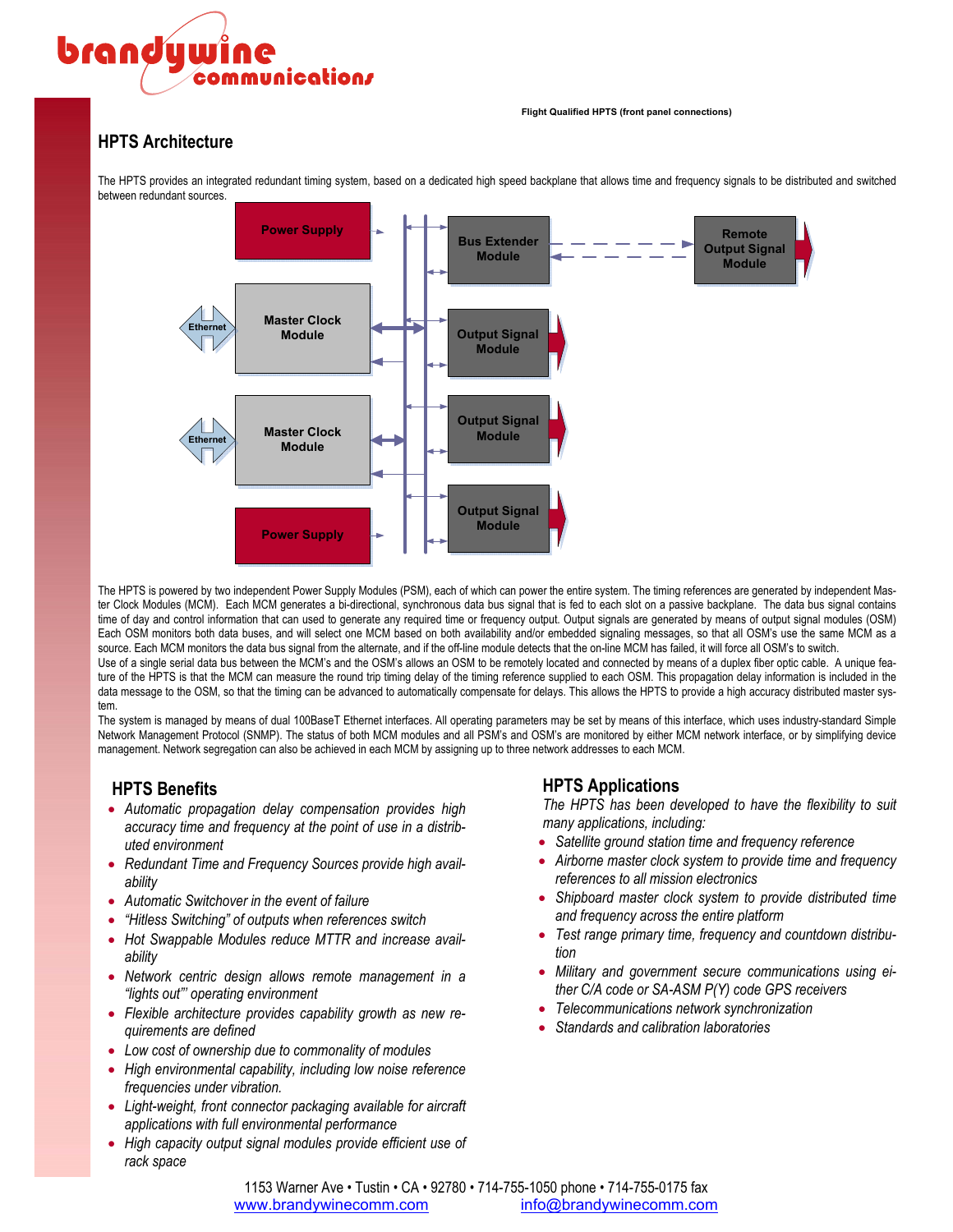# brandywine **communications**

# **Master Clock Modules**



Front Connector Master Clock Module shown Master clock modules are available in a variety of configurations<br>**Available MCM Oscillators** | Synchronization Soure **Synchronization Sources** Oscillator type is specified at time of order<br>External Cesium GPS (C/A) Code (opt) External Cesium SA-ASM GPS P/(Y) Code – (opt)<br>
Internal Rubidium External Have Quick/1PPS (std) External Have Quick/1PPS (std) Internal OCXO External IRIG B (std) MCM External interfaces J1 Synchronizing inputs External 1PPS External Have Quick IRIG B 124 with IEEE 1344 extensions GPS Antenna (optional) RS232 RS232 console port Monitor operation of HPTS Upload new firmware Connector: MIL-C-38999 type J2 Ethernet Type 100 BaseT Protocols: IP, TCP/IP, UDP, DHCP, NTP, SNMP IP addresses: 6 IP addresses are loaded 3 active addresses are determined by which physical HPTS slot MCM is installed in

Connector: RJ45 MIL-C-24682 type MCM controls Mode select: Auto/manual MCM Display Time display Days thru seconds Led indicators: Power, GPS, IRIG, On-Line, Manual, Holdover, Fault

# **Power Supply Modules**



DC Power Supply Module shown

### **DC Power supply**

 Voltage 18-32 V, or 36-72V 120W max Power Quality: MIL-STD-704F compliant Connector: MIL-C-38999 type

**AC Power supply** 

 Voltage 85-265 VAC, 50 60 Hz, 120W max Connector: IEC320 or MS 3452W14S-7P

**Available HPTS Modules** The following modules are available or planned for the HPTS. Specific re-

quirements are easily met by customizing modules to suit new applications.

# **Output Signal Modules**

**Baseband Reference Frequency Module** Frequencies available: 1,5,10, 64.8, 70, 100 MHz Level: 13dBm nominal No. of outputs: 5 sinewave, 5 1PPS from direct division Optional 10 sinewave 3 RS422 ( 1,5 or10 MHz only) These are 1PPS signals now

Harmonic Distortion: <-40dBc

| Phase Noise: at 10 MHz |                        |           |  |  |
|------------------------|------------------------|-----------|--|--|
| Offset Freq. (Hz)      | Phase Noise (dBc/Hz)   |           |  |  |
|                        | With/without vibration |           |  |  |
| 10 <sup>0</sup>        | $≤ -85$                | $-95d$ Bc |  |  |

| 10 <sup>1</sup> | $\leq -100$ | $-125$ d $Bc$ |
|-----------------|-------------|---------------|
| 102             | $\leq -130$ | $-140$ d $Bc$ |
| 103             | $\leq -140$ | $-150$ d $Bc$ |
| 104             | $\leq -145$ | $-155$ d $Bc$ |

### **Clock Rate Module**

Rates Available: N x 1Hz from 1 Hz through 16.384 MHz Level: TTL or RS422 No of outputs: 15 total Rate: All outputs can be independently divided by any integer from the programmed master rate Connector: SMA, D-SUB, Wire wrap available

### **Pulse Rate Module**

Rates Available: 1PPS (std) through 1kPPS Level: 10 V from Lo-Z, 10V from 50 ohm, RS422 No of outputs: 12 single ended, 3 RS422 Connector: SMA (single ended), DB9-F (RS-422)

### **Modulated Time Code Module**

Time Codes: IRIG B124, IEEE-1344 extensions (std) Optional IRIG A, E, G Level: 3Vp-p into 50 ohm load No of outputs: 12 modulated, 3 DCLS at RS422 Connector: SMA (single ended), DB9-F (RS-422)

# **Have Quick Time Code Output Module**

Time Code: Have Quick II per ICD-GPS-060 Level:  $>2.5V<sub>0-pk</sub>$  into 50 ohm load, TTL compatible No of outputs: 15 Connector: SMA (single ended)

### **Combination Module**

This module is often used in conjunction with a remote expansion chassis to provide a limited number of outputs at a remote site. Specifications of each output are as listed above Outputs:

 Time Code: Have Quick II per ICD-GPS-060 IRIG B modulated, DCLS (RS422) Pulse rates 1PPS (qty 4 single ended, qty 1 RS422) Reference Frequency 10 MHz (qty 4 single ended, qty 1 RS422))

Connector: SMA (single ended) DB9-F (RS-422)

### **Bus Extender Module**

The remote expansion module is used to extend the data bus to a remotely located expansion chassis.

Output: Brandywine proprietary data bus (100Mbit/sec) Signal Type: Fiber Optic. Multimode (std), single mode (opt) Connector Type; SC No of Outputs: 6